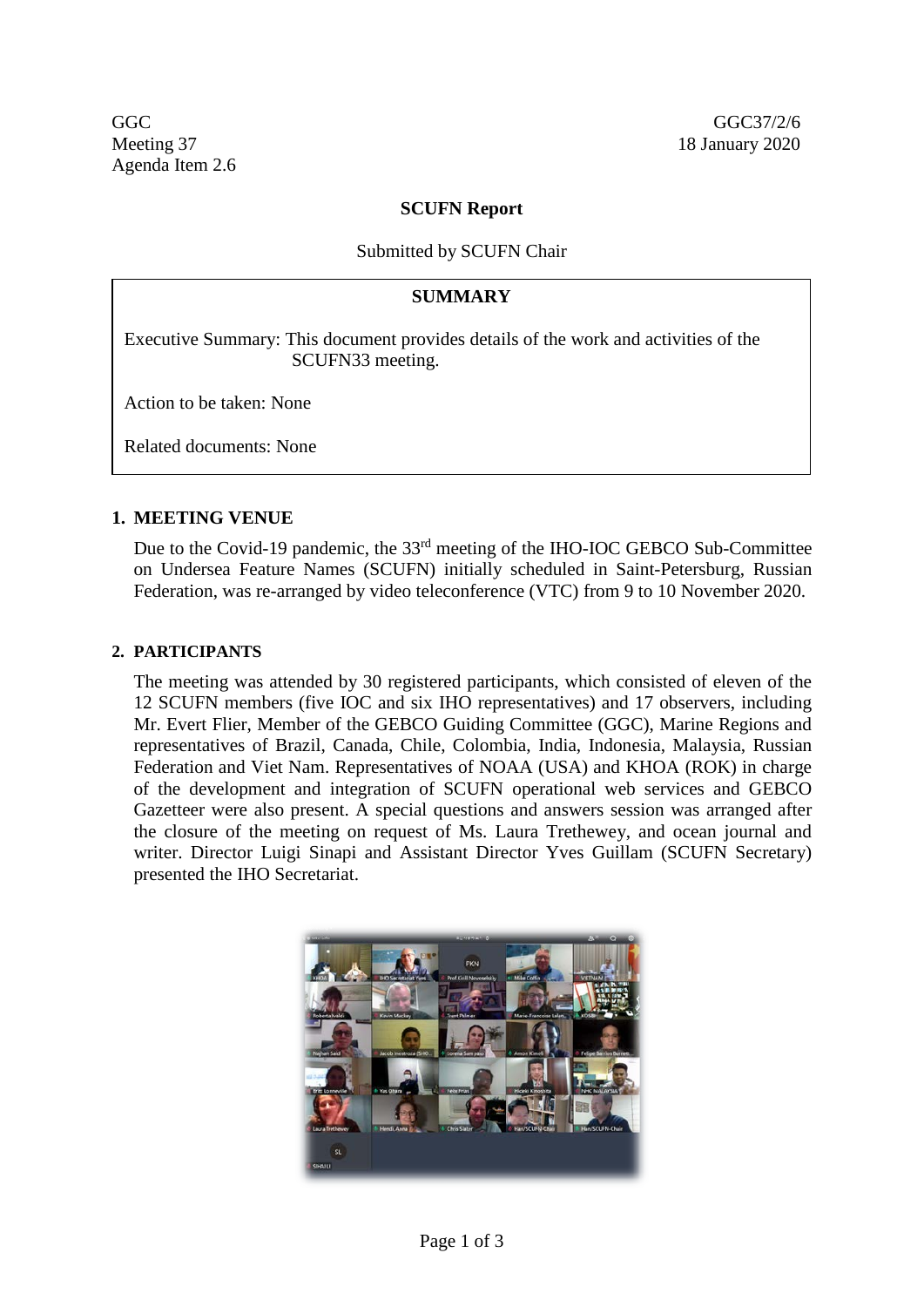#### **3. OPENING AND NEW MEMBERS**

The meeting was opened by the Chair who welcomed tow new SCUFN members: Dr. Marie-Francoise Lequentrec-Lalancetter (France, IHO parent organization) and Prof. Millard Coffin (Australia, IHO parent organization). This opening was followd by IHO Director Luigi Sinapi's who stress the importance of SCUFN role and activities in particular in the context of the United Nations Decade of Ocean Science for Sustainable Development, inviting SCUFN at its own level, to transform the *Ocean we have to the Ocean we want.*

## **4. INTRODUCING ON-LINE REVIEW AND SUBMITTED PROPOSALS**

For the benefit of new Members and Observers, Chair gave an "Introduction Course" on the on-line review process. Despite the VTC format of the meeting, the Sub-Committee was able to consider proposals for 35 undersea feature names, submitted by various bodies and supporting organizations from: Australia (6), Germany  $(15 + 1)$ , United Kingdom  $(12)$ and the Russian Federation (1). Thanks to the pre-view made by SCUFN members through the scufn.ops-webservices.kr assessment interface, the VTC process was efficient enough to approve 16 names. Most of the other names were kept with the PENDING statute for reasons often encountered in SCUFN meetings: lack of good bathymetric data, absence of mutual consultations between proposer and national naming boards in some specific areas.

## **5. CORPORATE ISSUES**

- The SCUFN Secretary confirmed that the list of national naming authorities that wish to be consulted with features in their areas of interest was maintained on request and available on the SCUFN webpage
- SCUFN thanked the NOAA representative for the last new release of the GEBCO Gazetteer which incorporates major enhancements
- KHOA representatives gave an overview of the actions supporting the development of different SCUFN web services. Even if the transition is not completed yet, SCUFN commended KHOA for their sustainable commitment before the operational commissioning expected in 4 years. In addition to a repository of generic terms and to scufnsubmission and scufnreview web services, this project was requested in 2020 to consider additional requirements for a true SCUFN Digital Archive (meeting reports and associated documents, proposals, data..) from SCGN-1 (1975) until now aiming to replace the current data on the former IHO website if the supporting server are no longer maintained
- The development of more detailed internal guidelines which cover several criteria (dimensions, depth, steepness, and length to width ratio, etc) that are used to help classify the morphological shape and hence identify the correct Generic Term.

## **6. OPTIMAL HORIZONTAL RESOLUTION ISSUE**

Following the general guidance provided by the GGC, the Sub-Committee agreed on the need to further develop a general strategy and possible guidelines defining the optimal horizontal resolution between undersea features that are eligible for naming. The following general principal were agree: